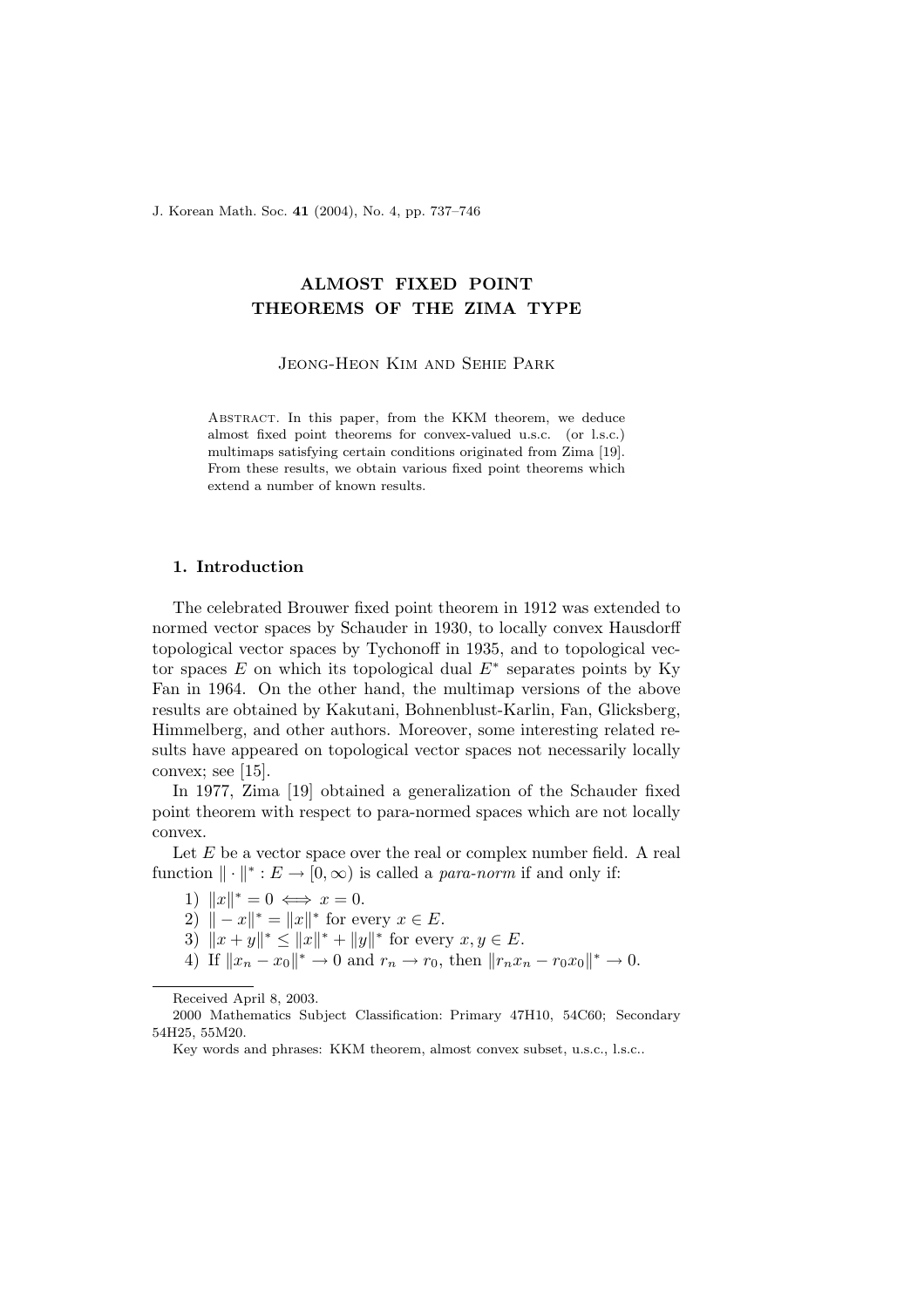Then  $(E, \|\cdot\|^*)$  is called a *para-normed space*. The para-normed space  $(E, \|\cdot\|^*)$  is a topological vector space if a basis of neighborhoods of zero in E is given by the family  $\{V_r\}_{r>0}$ , where  $V_r = \{x \in E : ||x||^* < r\}.$ 

In fact, Zima has proved a generalization of Schauder fixed point theorem in a para-normed space for the map  $f: K \to K$ , where K is a closed convex and bounded subset of a para-normed space  $E, f$  is completely continuous map, and there exists  $C > 0$  such that  $||tx||^* \le$  $Ct||x||^*$  for every  $t \in [0,1]$  and every  $x \in f(K) - f(K)$ .

Later Hadžić showed that the set K is of the so-called Zima type. Since then there have appeared a number of works on fixed point problems related to conditions of the Zima type; see Hadžić et al.  $[4-9, 10,$ 11]. The proofs of those works are based on various methods.

Motivated by the second author's previous works [16, 17], in the present paper, we show that most of those fixed point theorems are consequences of the celebrated Knaster-Kuratowski-Mazurkiewicz (simply, KKM) theorem [13]. In fact, we obtain new forms of almost fixed point theorems of the Zima type for upper [resp. lower] semicontinuous multimaps, and consequently, some fixed point theorems. Our results generalizes and unifies a number of known results with more transparent proofs.

# 2. Preliminary

Let E be a topological vector space  $(t.v.s)$  and V a basis of neighborhoods of the origin 0 of  $E$ . We say that a subset  $X$  of  $E$  is of the Zima type whenever for every  $U \in \mathcal{V}$  there exists  $V \in \mathcal{V}$  such that

$$
co(V \cap (X - X)) \subset U;
$$

for details, see [7] and references therein.

A multimap or a map  $T : X \longrightarrow Y$  is a function from a set X into the power set of a set Y with nonempty values  $T(x)$  for  $x \in X$  and fibers  $T^-(y)$  for  $y \in Y$ . Note that  $x \in T^-(y)$  if and only if  $y \in T(x)$ .

For topological spaces X and Y, a map  $T : X \multimap Y$  is said to be closed if its graph  $\mathrm{Gr}(T) = \{(x, y) : x \in X, y \in T(x)\}\$ is closed in  $X \times Y$ , and *compact* if the closure  $T(X)$  of its range  $T(X)$  is compact in Y.

A map  $T : X \to Y$  is said to be upper semicontinuous (u.s.c) if for each closed set  $B \subset Y$ , the set

$$
T^{-}(B) = \{ x \in X : T(x) \cap B \neq \emptyset \}
$$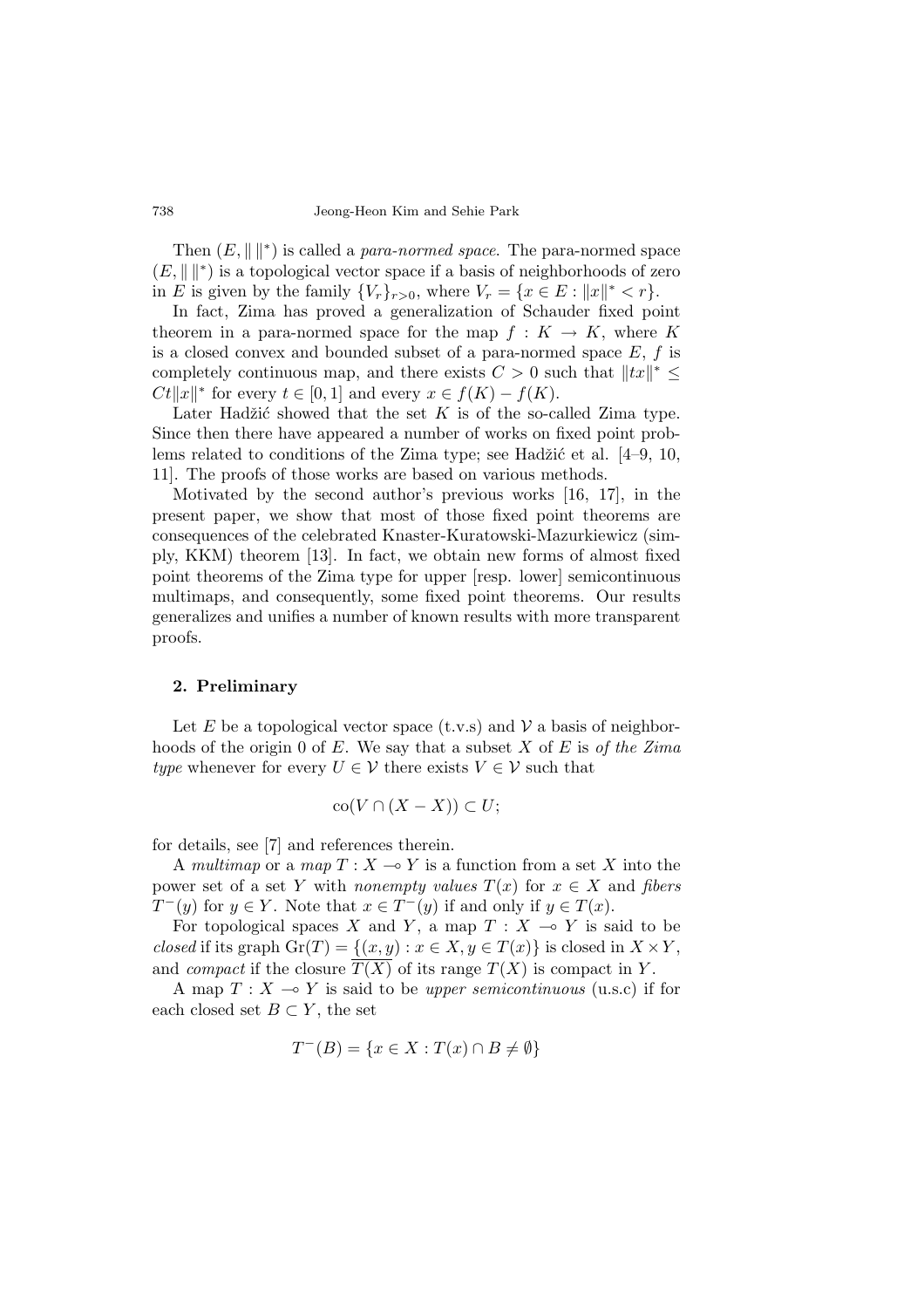is a closed subset of  $X$ ; lower semicontinuous (l.s.c) if for each open set  $B \subset Y$ , the set  $T^{-}(B)$  is open in X; and *continuous* if it is u.s.c. and l.s.c.

From the KKM theorem and its open version, we immediately have the following form as in Fan [2]:

THEOREM 1. Let X be a subset of a topological vector space,  $D$  a nonempty subset of X such that co  $D \subset X$ , and  $F : D \multimap X$  a multimap with closed [resp. open] values. If

$$
co A \subset F(A)
$$

for every nonempty finite subset A of D, then the family  ${F(x)}_{x\in D}$  has the finite intersection property.

It is well known that the closed and open versions of Theorem 1 can be derived from each other; see [14].

A nonempty subset Y of a topological vector space  $E$  is said to be almost convex [12] if for any  $V \in \mathcal{V}$  and for any finite subset  $\{y_1, y_2, \ldots, y_n\}$  $y_n$  of Y, there exists a finite subset  $\{z_1, z_2, \ldots, z_n\}$  of Y, such that  $z_i - y_i \in V$  for each  $i = 1, \ldots, n$  and  $\text{co}\{z_1, z_2, \ldots, z_n\} \subset Y$ .

## 3. Almost fixed point theorems

From Theorem 1, in this section, we deduce a very general almost fixed point theorem for convex-valued u.s.c. (or l.s.c.) multimaps defined on almost convex subsets having a certain form of the Zima type and some of its direct consequences.

The following almost fixed point theorem is our main result in this paper:

THEOREM 2. Let  $X$  be a subset of a topological vector space  $E$  and Y an almost convex subset of X. Let  $T : X \multimap E$  be a lower [resp. upper] semicontinuous multimap such that  $T(y)$  is convex for all  $y \in Y$ . Suppose that

 $(Z_1)$  for each  $U \in \mathcal{V}$ , there exists a  $V \in \mathcal{V}$  such that

$$
co(V \cap (T(Y) - Y)) \subset U.
$$

If there is a totally bounded subset K of  $\overline{X}$  such that  $T(y) \cap K \neq \emptyset$  for each  $y \in Y$  and  $Y \cap K$  is dense in K, then for any  $U \in V$ , there exists a point  $x_U \in Y$  such that  $T(x_U) \cap (x_U + U) \neq \emptyset$ .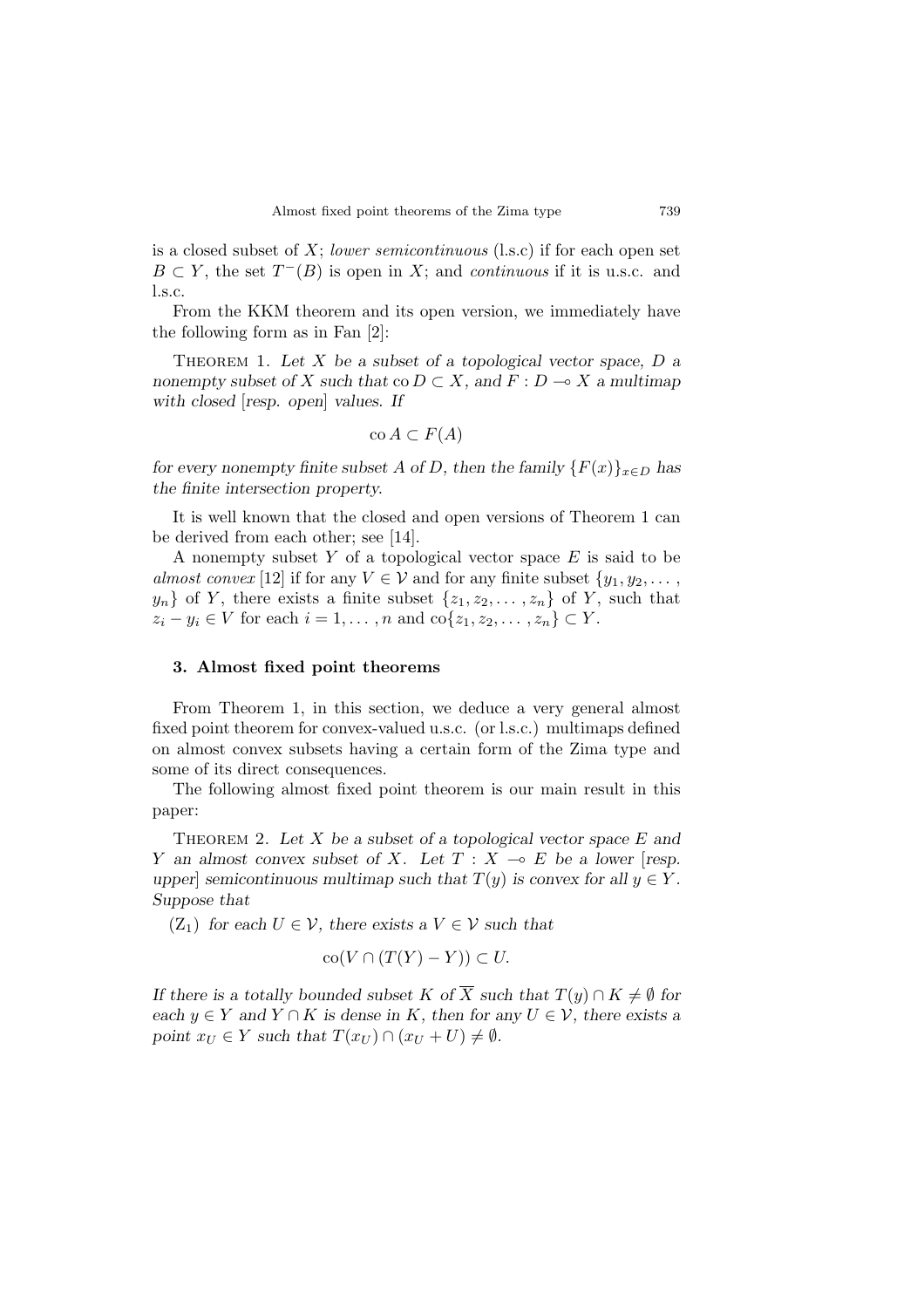*Proof.* Let  $U \in \mathcal{V}$ , and V be a symmetric open neighborhood of 0 satisfying  $(Z_1)$ . There exists a symmetric open neighborhood  $W \in \mathcal{V}$ such that  $\overline{W} + \overline{W} \subset V$ . Since K is totally bounded in E, there exists a finite subset  $\{x_1, x_2, \ldots, x_n\} \subset K$  such that  $K \subset \bigcup_{i=1}^n (x_i + W)$ . Moreover, since Y is almost convex and  $Y \cap K$  is dense in K, there exists a finite subset  $D := \{y_1, y_2, \dots, y_n\}$  of Y such that  $y_i - x_i \in W$  for each  $i = 1, 2, \ldots, n$ , and  $Z := \text{co}\{y_1, y_2, \ldots, y_n\} \subset Y$ . [In fact, choose a neighborhood  $W' \in \mathcal{V}$  such that  $W' + W' \subset W$ . Since  $Y \cap K$  is dense in K, there is a subset  $\{z_1, z_2, \ldots, z_n\}$  of  $Y \cap K$  such that  $z_i - x_i \in W'$  for each *i*. Since *Y* is almost convex, there exists a subset  $\{y_1, y_2, \ldots, y_n\}$ of Y such that  $y_i - z_i \in W'$  for each i and  $\text{co}\{y_1, y_2, \dots, y_n\} \subset Y$ . Then we have  $y_i - x_i = (y_i - z_i) + (z_i - x_i) \in W' + W' \subset W$  for each i.]

If  $T$  is lower semicontinuous, for each  $i$ , let

$$
F(y_i) := \{ z \in Z : T(z) \cap (x_i + W) = \emptyset \},\
$$

which is closed in Z. Moreover we have

$$
\bigcap_{i=1}^{n} F(y_i) = \{ z \in Z : T(z) \cap \bigcup_{i=1}^{n} (x_i + W) = \emptyset \} = \emptyset,
$$

since

$$
\emptyset \neq T(z) \cap K \subset T(z) \cap \bigcup_{i=1}^{n} (x_i + W)
$$

for each  $z \in Y$ .

If  $T$  is upper semicontinuous, for each  $i$ , let

$$
F(y_i) := \{ z \in Z : T(z) \cap (x_i + \overline{W}) = \emptyset \},\
$$

which is open in  $Z$ . Moreover we have

$$
\bigcap_{i=1}^n F(y_i) = \emptyset
$$

as in the above.

Now we apply Theorem 1 replacing  $(X, D)$  by  $(Z, \{y_i\}_{i=1}^n)$ . Since the conclusion of Theorem 1 does not hold, in any case, there exist a finite subset  $N := \{y_{i_1}, \ldots, y_{i_k}\}\$  of D and  $x_U \in \text{co } N \subset Y$  such that  $x_U \notin F(N)$  or  $T(x_U) \cap (x_{i_1} + \overline{W}) \neq \emptyset$  for all  $j = 1, \ldots, k$ . Note that

$$
x_{i_j} + \overline{W} = x_{i_j} - y_{i_j} + y_{i_j} + \overline{W} \subset y_{i_j} + W + \overline{W} \subset y_{i_j} + V
$$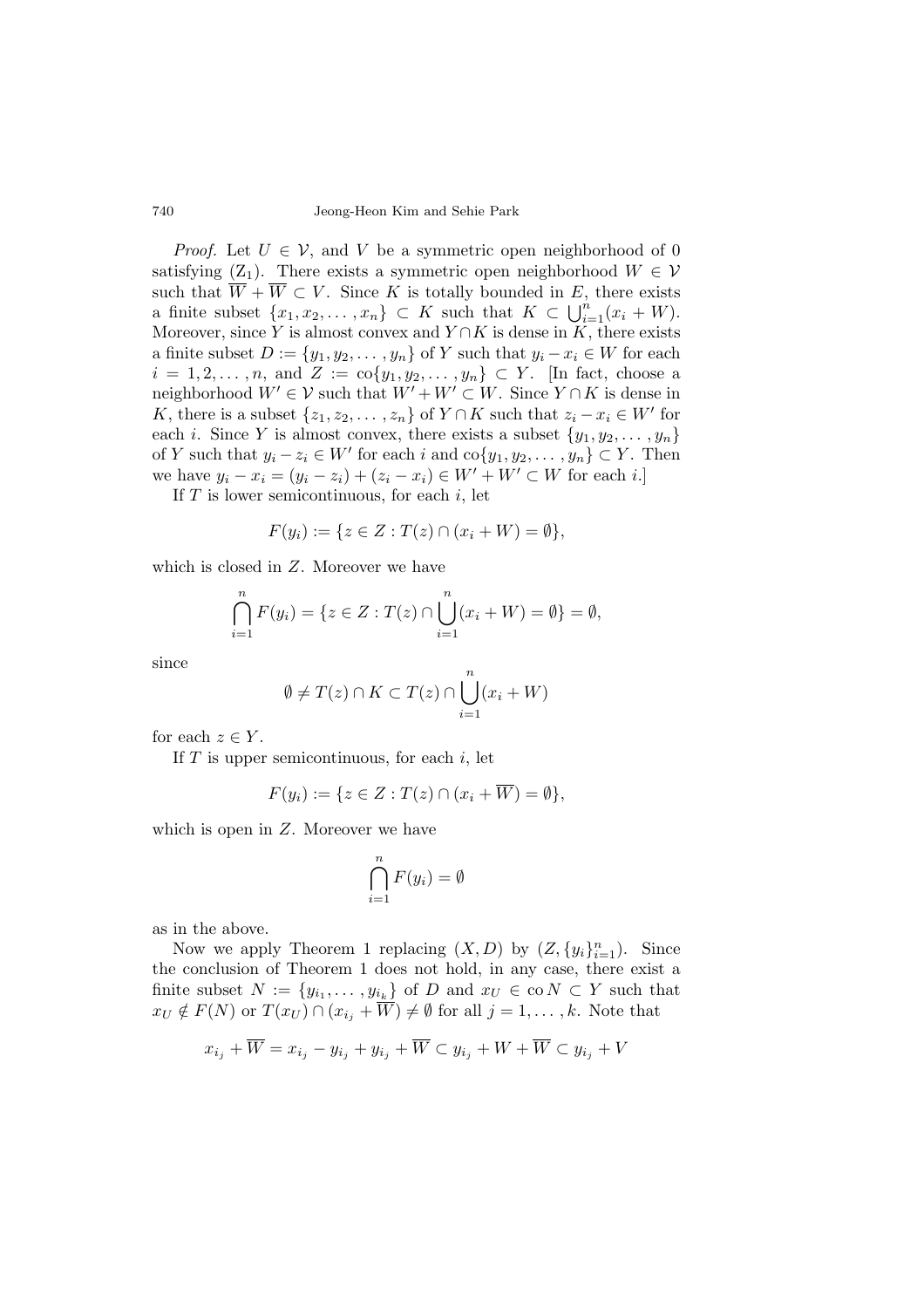and hence

$$
T(x_U) \cap (y_{i_j} + V) \neq \emptyset \text{ or } V \cap (T(x_U) - y_{i_j}) \neq \emptyset.
$$

Therefore, there exists a  $z_j \in T(x_U)$  such that

$$
z_j - y_{i_j} \in V \cap (T(x_U) - y_{i_j}) \subset (V \cap (T(Y) - Y)).
$$

Let  $x_U = \sum_{i=1}^k$  $y_{j=1}^k \alpha_j y_{i_j}$  and  $y_U = \sum_j^k$  $\sum_{j=1}^k \alpha_j z_j$ , where  $0 \leq \alpha_j \leq 1$  and  $\alpha_1 + \alpha_2 + \cdots + \alpha_k = 1$ . Then  $y_U \in \text{co}\left\{z_j\right\}_{j=1}^k \subset \text{co}\left\{x_U\right\} = T(x_U)$  and

$$
y_U - x_U = \sum_{j=1}^k \alpha_j (z_j - y_{i_j}) \in \text{co}(V \cap (T(Y) - Y)) \subset U.
$$

This completes our proof.  $\Box$ 

The point  $x_U$  in the conclusion of Theorem 2 is called a U-almost fixed point of the multimap T.

Note that if  $X = Y$  then the condition  $(Z_1)$  reduces to the following:  $(Z_2)$  for each  $U \in \mathcal{V}$ , there exists a  $V \in \mathcal{V}$  such that

$$
co(V \cap (T(X) - X)) \subset U.
$$

According to Hadžić [6], a subset K of E is said to be *of the Zima type* if for each  $U \in \mathcal{V}$ , there exists a  $V \in \mathcal{V}$  such that co $(V \cap (K - K)) \subset U$ .

COROLLARY 3. Let  $E$  be a topological vector space and  $K$  a nonempty convex and totally bounded subset of E. Let  $F : K \multimap E$  a lower [resp. upper] semicontinuous map with convex values such that for every  $x \in K$ ,  $F(x) \cap K \neq \emptyset$ . If  $K \cup F(K)$  is of Zima type, then F has a Ualmost fixed point for every  $U \in \mathcal{V}$ .

*Proof.* Put  $X = Y = K$  in Theorem 2. Since  $K \cup F(K)$  is of the Zima type,  $X$  and  $T$  can be replaced by  $K$  and  $F$ , respectively in the condition  $(Z_2)$ . Therefore F has a U-almost fixed point.  $\square$ 

EXAMPLES 1. Hadžić [9, Theorem 2] is the lower semicontinuous case of Corollary 3.

2. A particular form of Corollary 3, for the case where  $E$  is completely metrizable and  $X = Y$  is closed and convex, can be used to obtain [9, Theorem 1].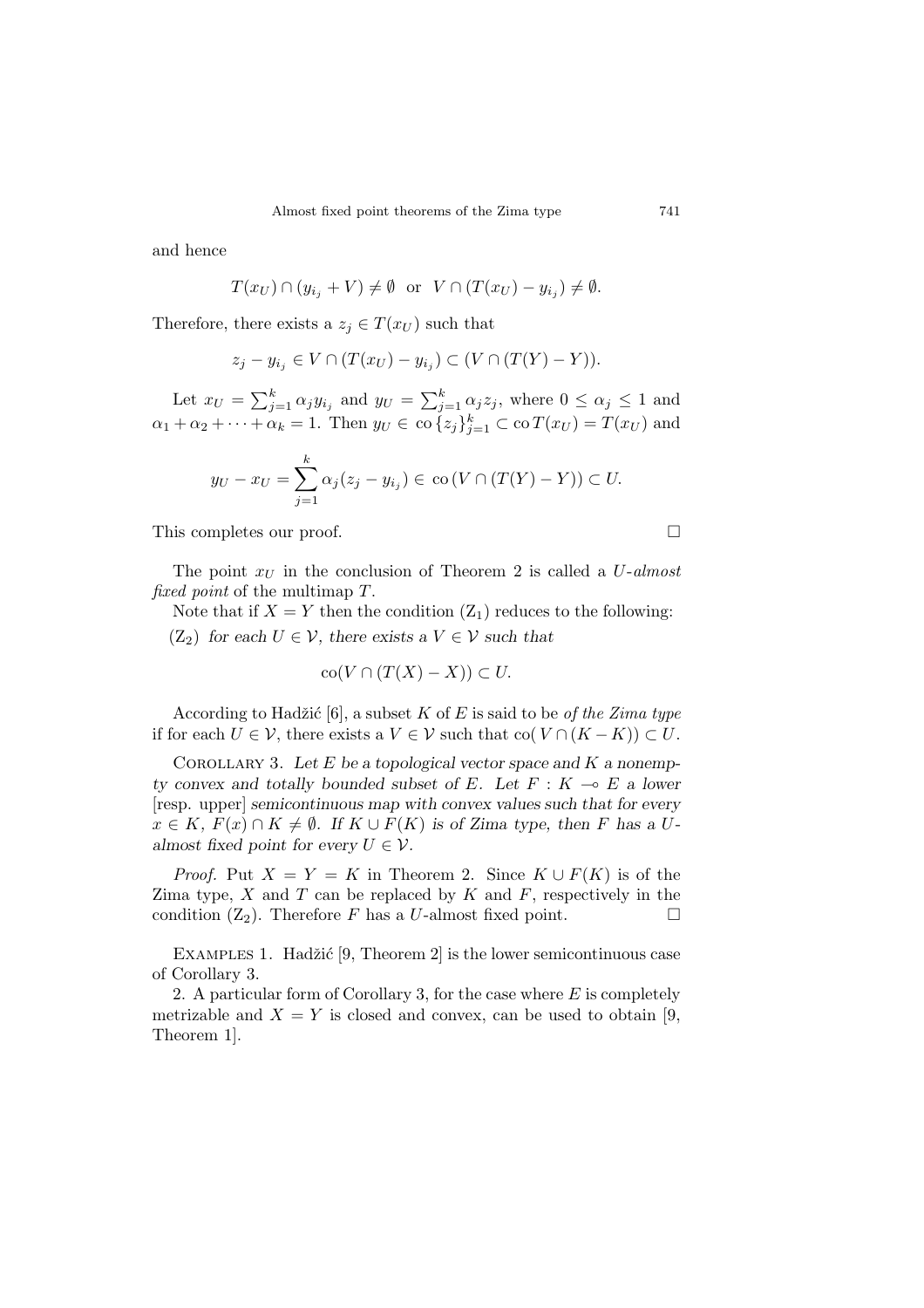COROLLARY 4. Let X be a subset of a topological vector space  $E$ and Y an almost convex subset of X. Let  $T : X \multimap E$  be a multimap such that  $T(y)$  is convex for each  $y \in X$  and  $T^{-}(z)$  is open for each  $z \in E$ . If the condition  $(Z_1)$  holds and if there is a totally bounded subset K of  $\overline{X}$  such that  $T(y) \cap K \neq \emptyset$  for each  $y \in Y$  and  $Y \cap K$  is dense in K, then for each  $U \in \mathcal{V}$ , T has a U-almost fixed point.

*Proof.* Simply T is lower semicontinuous.  $\Box$ 

For a map  $T : X \multimap X$  with  $X = Y$  and  $F(X) = K$ , Corollary 4 reduces to the following:

COROLLARY 5. Let  $X$  be an almost convex subset of a topological vector space E, and  $T : X \longrightarrow X$  a multimap such that

- (1)  $T(x)$  is nonempty and convex for each  $x \in X$ ,
- (2)  $T^-(y)$  is open for each  $y \in X$ , and
- (3)  $T(X)$  is totally bounded.

Then for any convex neighborhood  $U \in \mathcal{V}$ , T has a U-almost fixed point.

Note that Corollary 5 improves [16, Corollary 7].

Note that if U itself is convex, then the condition  $(Z_1)$  holds trivially, and Theorem 2 reduces to the following:

THEOREM 6. Let X be a subset of a topological vector space  $E$  and Y an almost convex subset of X. Let  $T : X \multimap E$  be a lower [resp. upper] semicontinuous multimap such that  $T(y)$  is convex for all  $y \in Y$ . If there is a totally bounded subset K of  $\overline{X}$  such that  $T(y) \cap K \neq \emptyset$  for each  $y \in Y$  and  $Y \cap K$  is dense in K, then for any convex neighborhood  $U \in \mathcal{V}$ , there exists a point  $x_U \in Y$  such that  $T(x_U) \cap (x_U + U) \neq \emptyset$ .

Examples 1. Note that Theorem 6 slightly sharpens [16, Theorem 2].

2. In [16], Theorem 6 was shown to extend results of Ky Fan [3], Lassonde [14], Park and Tan [17], and Himmelberg [12].

For  $X = Y$  and  $T(X) = K$ , Theorem 6 reduces to the following:

COROLLARY 7. Let  $X$  be an almost convex subset of a topological vector space E and  $T : X \to X$  a lower [resp. upper] semicontinuous multimap with convex values. If  $T(X)$  is totally bounded, then for any convex neighborhood  $U \in \mathcal{V}$ , T has a U-almost fixed point.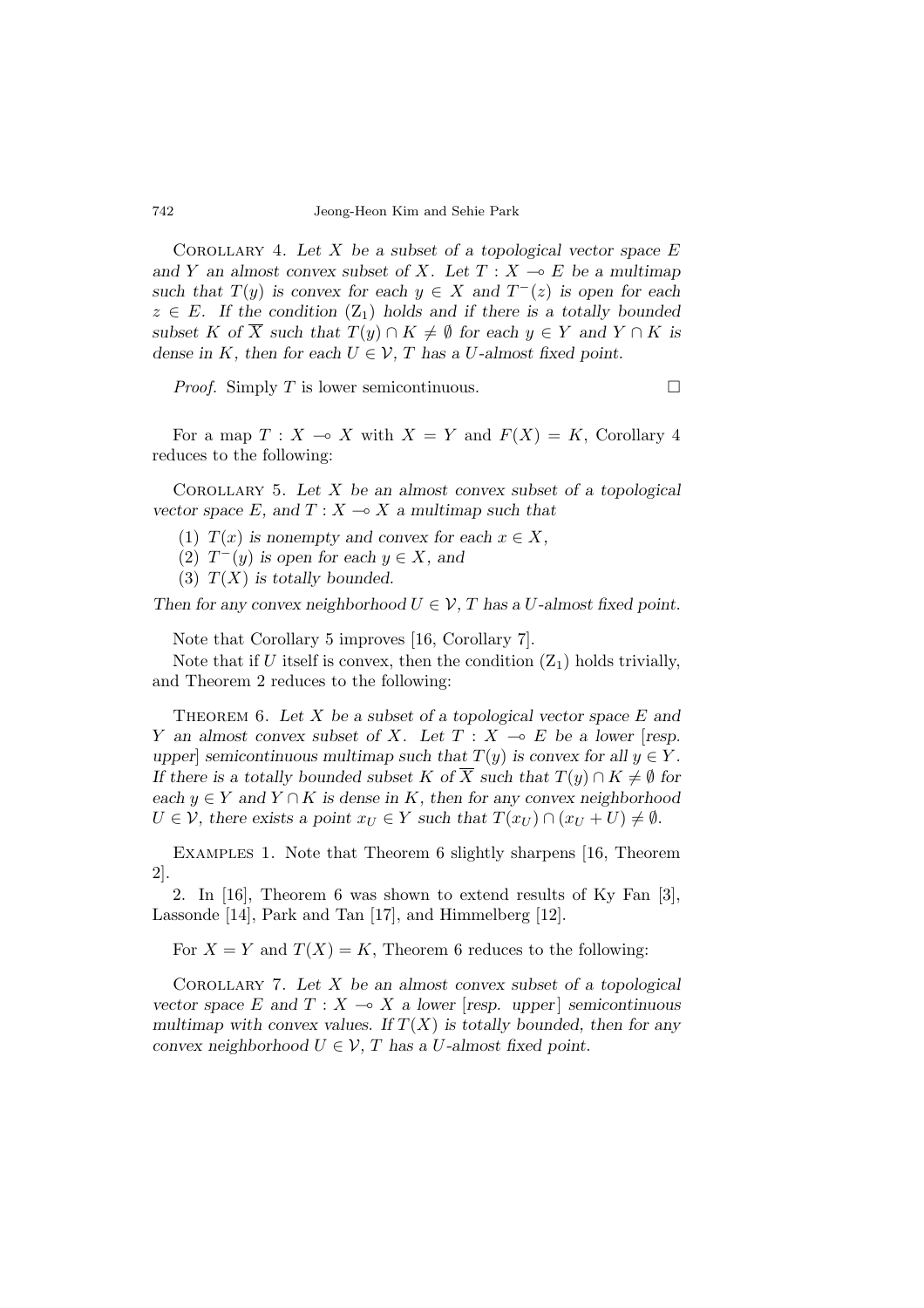#### 4. Fixed point theorems

In this section, we show that Theorem 2 is useful to deduce various forms of fixed point theorems including that of the Zima type.

For an upper semicontinuous map, we have the following fixed point theorem:

THEOREM 8. Let  $X$  be a subset of a Hausdorff topological vector space E and Y an almost convex subset of X. Let  $T : X \to X$  be a compact upper semicontinuous multimap with closed values such that  $T(y)$  is convex for all  $y \in Y$ , and  $Y \cap T(X)$  is dense in  $T(X)$ . If the condition (Z<sub>1</sub>) holds, then T has a fixed point  $x_0 \in X$ , that is,  $x_0 \in T(x_0)$ .

*Proof.* Let  $K = T(X)$ . By Theorem 2, for each  $U \in \mathcal{V}$ , there exist  $x_U, y_U \in X$  such that  $y_U \in T(x_U)$  and  $y_U \in x_U + U$ . Since  $T(X)$ is relatively compact, we may assume that the net  $\{y_U\}$  converges to some  $x_0 \in X$ . Since E is Hausdorff, the net  $\{x_U\}$  also converges to  $x_0$ . Because  $T$  is upper semicontinuous with closed values, the graph of  $T$ is closed in  $X \times X$  and hence we have  $x_0 \in T(x_0)$ . This completes our  $\Box$ 

EXAMPLE. If  $E$  is locally convex and  $Y$  is dense in  $X$ , then Theorem 8 reduces to Park and Tan [17, Theorem 1], which extends Himmelberg's theorems [12] and many others; see [17].

In particular, for  $Y = X$ , we obtain

THEOREM 9. Let  $X$  be an almost convex subset of a Hausdorff topological vector space E. Then any compact upper semicontinuous multimap  $T : X \multimap X$  with closed convex values has a fixed point in X whenever the condition  $(Z_2)$  holds.

COROLLARY 10. Let  $X$  be an almost convex subset of a locally convex Hausdorff topological vector space E. Then any compact upper semicontinuous multimap  $T : X \longrightarrow X$  with closed convex values has a fixed point in X.

If  $X$  itself is convex, then Theorem 9 holds under a slightly more general condition than  $(Z_2)$ :

THEOREM 11. Let  $X$  be a convex subset of a Hausdorff topological vector space  $E$ . Then any compact upper semicontinuous multimap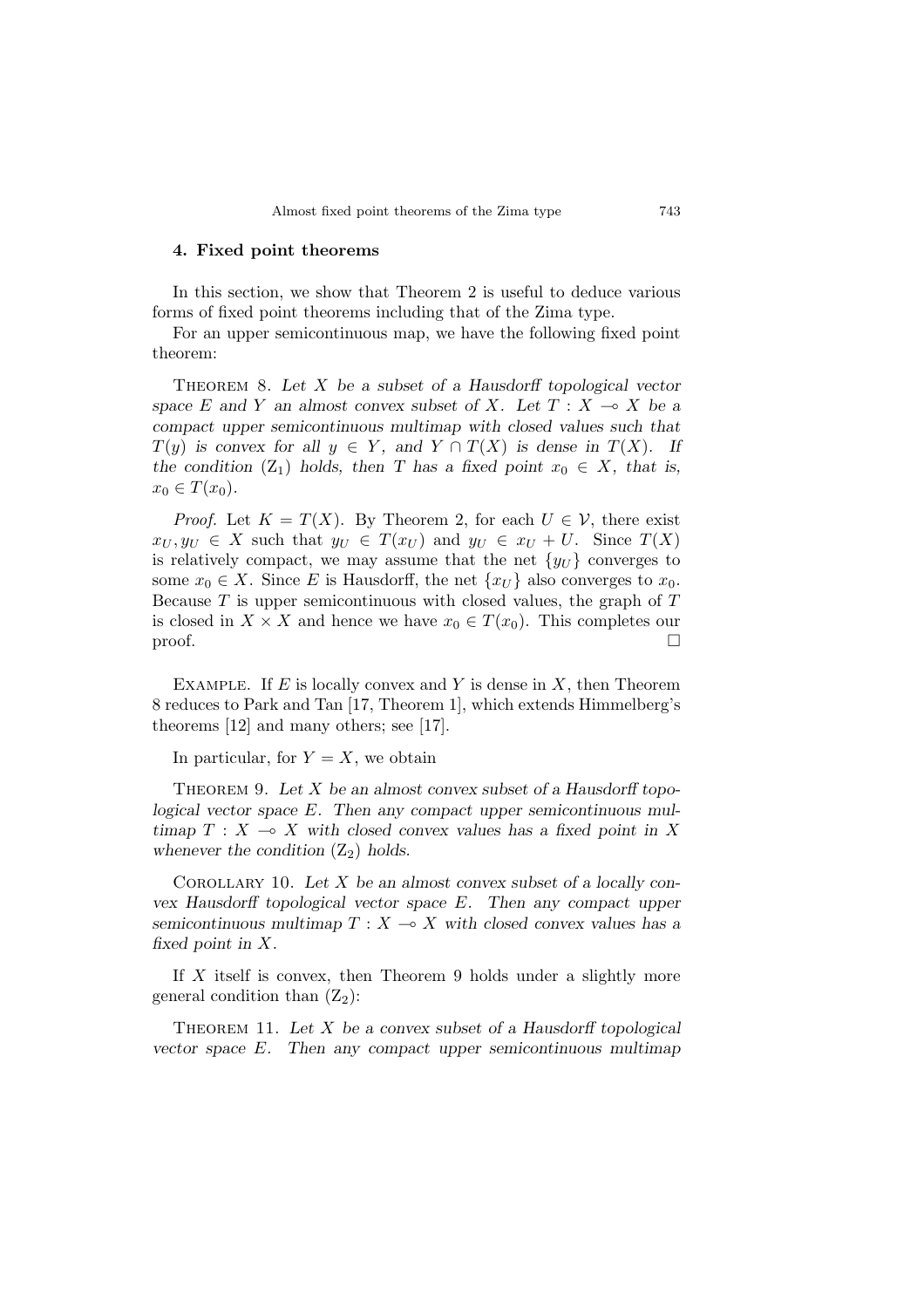$T : X \longrightarrow X$  with closed convex values has a fixed point in X whenever the following holds:

(Z<sub>3</sub>) for each  $U \in \mathcal{V}$ , there exists a  $V \in \mathcal{V}$  such that

$$
co(V \cap (T(X) - T(X))) \subset U.
$$

*Proof.* Let  $K := T(X)$  and choose  $D := \{x_1, x_2, \ldots, x_n\} \subset K$  in the proof of Theorem 2. Then follow the proofs of Theorems 2 and 5.  $\Box$ 

Note that  $(Z_2) \implies (Z_3)$ , and  $(Z_3)$  simply tells that  $T(X)$  is of the Zima type.

Examples 1. Since any subset of a locally convex t.v.s. is of the Zima type, Theorem 11 generalizes the well-known Himmelberg theorem [12].

2. Hadžić [4, Corollary 2], [6, Theorem 8] obtained Theorem 11 under the restriction that  $X$  is closed. A number of consequences and applications of her results were given in  $[4, 6]$ , and Hadžić and Gajić  $[11]$ . Moreover, Arandelović [1] gave a simple proof of a particular form of Hadžić's theorem using the KKM–Fan theorem.

3. Hadžić [5, Theorem 2] obtained a particular form of Theorem 11 for a compact convex subset  $X$  of a metrizable t.v.s.  $E$ .

4. Hadžić [8, Theorem 3] obtained a particular form of Theorem 11 for a subset  $X$  of the Zima type in a complete t.v.s.  $E$  and applied her result to some economic problems.

The following is due to Hadžić and Gajić  $[10]$ :

COROLLARY 12. Let  $K$  be a nonempty compact subset of a Hausdorrf topological vector space E such that K is of the Zima type, and  $T : K \rightarrow$ K an upper semicontinuous map such that  $K \subset T(K)$ ,  $T(K) = \text{co } T(K)$ ,  $T(x)$  is closed for every  $x \in K$ , and  $\overline{co} T^{-}(x) = T^{-}(x)$ . Then T has a fixed point in K.

*Proof.* Let  $X = T(K)$ . Then  $T^- : X \to K \subset X$  is a compact upper semicontinuous map with closed convex values. Then  $(Z_3)$  holds for  $T^$ instead of T. Therefore, by Theorem 11, the map  $T^-$  has a fixed point. $\Box$ 

Corollary 12 was used in [11] to obtain some minimax theorems as in Himmelberg [12].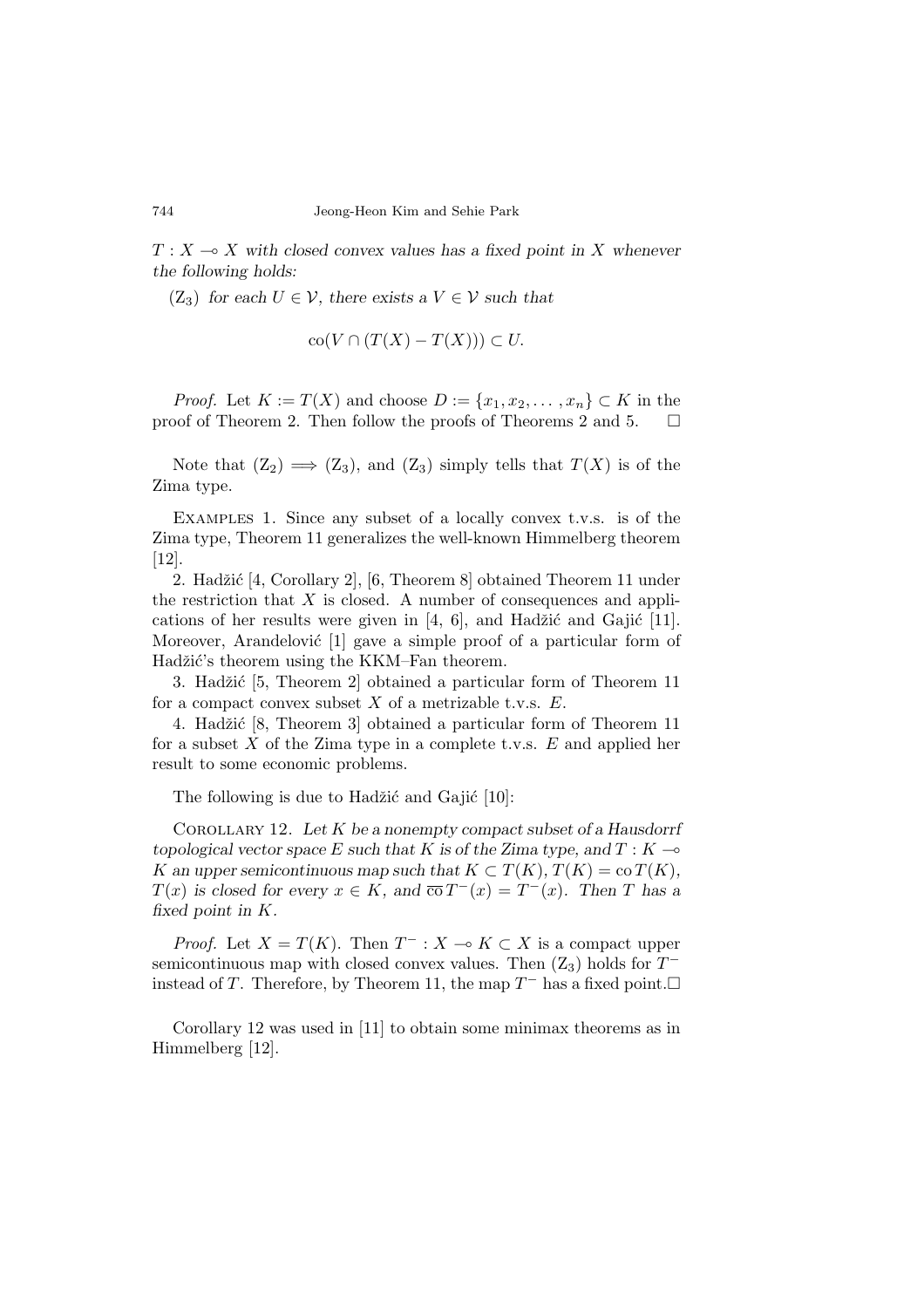Weber [18] defined that a subset K of E is said to be *strongly convexly* totally bounded (sctb) if every neighborhood  $U$  of 0 in  $E$  there is a convex subset C of U and a finite subset F of E such that  $K \subset F + C$ .

He showed that if  $K$  is totally bounded, then  $K$  is sctb if and only if K is of the Zima type. Therefore in Theorem 11, the condition  $(Z_3)$ can be replaced by the following:

(W)  $T(X)$  is sctb.

Moreover, Weber also showed that if  $K$  is compact and convex, then K is sctb  $\iff$  K is the Zima type  $\iff$  K is locally convex.

From this, we can obtain some particular forms of Theorem 11. For example, we have the following:

COROLLARY 13. Let  $X$  be a compact, convex and locally convex subset of a Hausdorff topological vector space  $E$ . Then any upper semicontinuous multimap  $T : X \longrightarrow X$  with nonempty closed convex values has a fixed point.

Finally, it is well-known that the Brouwer fixed point theorem is equivalent to the KKM Theorem 1 and, since each of theorems and corollaries in this paper implies the Brouwer theorem and is deduced from Theorem 1, they are all equivalent to the Brouwer fixed point theorem.

## References

- $[1]$  I. D. Arandelović, A short proof of a fixed point theorem in not necessarily locally convex spaces, Univ. Beograd. Publ. Elektrotehn. Fak. Ser. Mat. 6 (1995), 46–47.
- [2] K. Fan, A generalization of Tychonoff 's fixed point theorem, Math. Ann. 142 (1961), 305–310.
- [3]  $\_\_\_\_\_\$ , Covering properties of convex sets and fixed point theorems in topological vector spaces, Symposium on Infinite Dimensional Topology, Ann. of Math. Stud. No. 69, Princeton Univ. Press, 1972, pp. 79–92.
- [4] O. Hadžić, Some fixed point and almost fixed point theorems for multivalued mappings in topological vector spaces, Nonlinear Anal. TMA 5 (1981), 1009– 1019.
- [5] , On Kakutani's fixed point theorem in topological vector spaces, Bull. Acad. Polon. Sci. 30 (1982), 141–144.
- [6]  $\quad \underline{\hspace{2cm}}$ , Fixed point theorems in not necessarily locally convex topological vector spaces, Lecture Notes in Math. 948 (1982), 118–130.
- [7]  $\quad \qquad$ , Fixed Point Theory in Topological Vector Spaces, Univ. of Novi Sad, Novi Sad, 1984, p.337.
- [8]  $\_\_\_\_\_\_\_\_\_\_\_\_\_\_\_\_\_\_\_\_\_\_\.\_\_\_\_\_\_\_\_\.\_$ pings in toplogical vector spaces, Demonstratio Math. 20 (1987), 367–375.